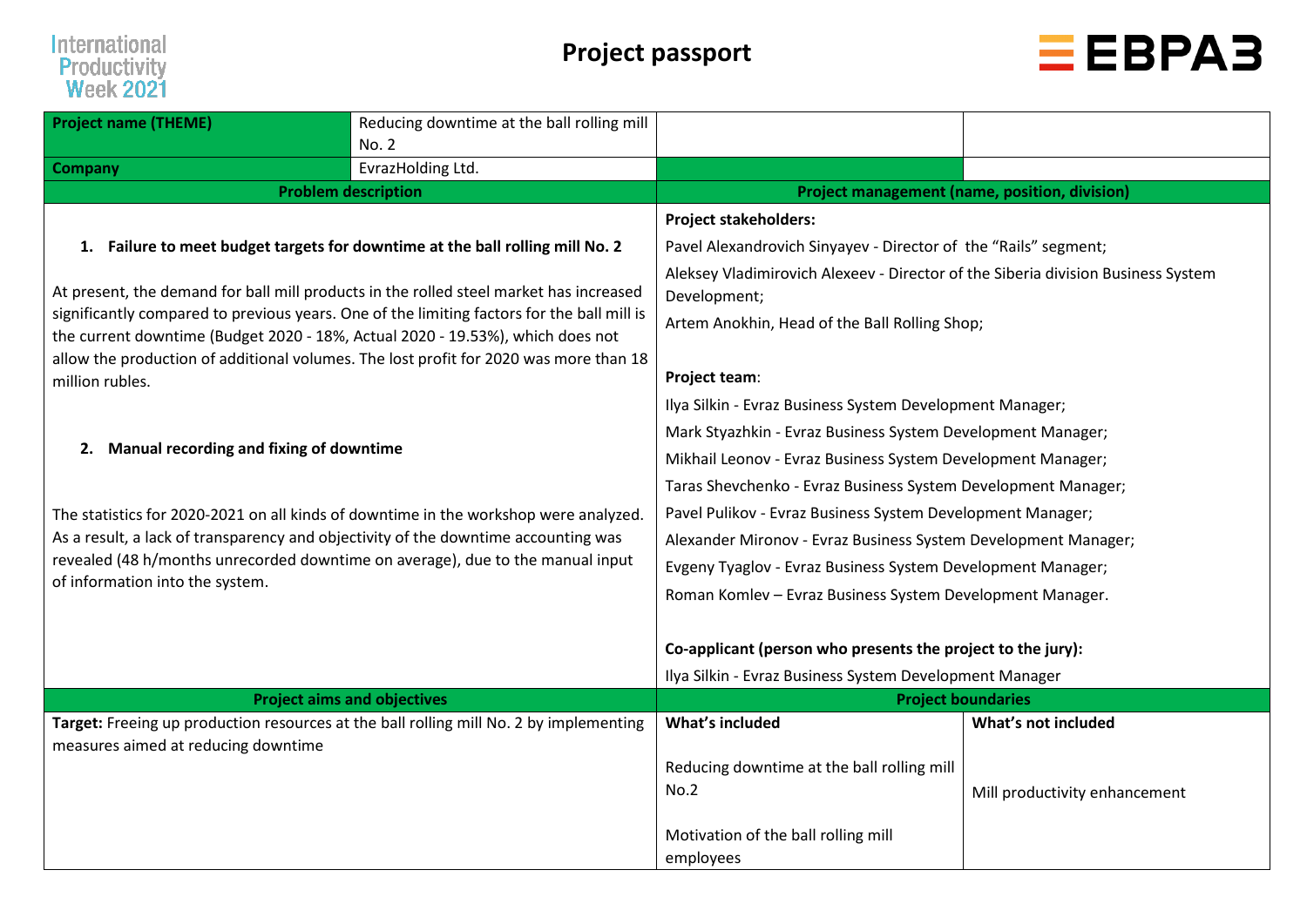|                                                         | Reducing downtime at the ball rolling mill                                          |  |  |  |  |  |  |  |
|---------------------------------------------------------|-------------------------------------------------------------------------------------|--|--|--|--|--|--|--|
|                                                         | No.1                                                                                |  |  |  |  |  |  |  |
| <b>Expected profits from the project implementation</b> | Key risks of the project                                                            |  |  |  |  |  |  |  |
| EBITDA potential of 58,4 million rubles                 | Market volatility, adoption of tools and measures                                   |  |  |  |  |  |  |  |
| <b>Critical quality indicators</b>                      | High level project plan                                                             |  |  |  |  |  |  |  |
| None                                                    | <b>Objectives:</b>                                                                  |  |  |  |  |  |  |  |
|                                                         | 1. To reduce planned downtime in technology from actual 2020 by $\approx$ 370 hours |  |  |  |  |  |  |  |
|                                                         | 2. Reduce unscheduled downtime in technology from actual 2020 by $\approx$ 62 h     |  |  |  |  |  |  |  |
|                                                         | Develop a new indicator for the staff motivation system<br>3.                       |  |  |  |  |  |  |  |
|                                                         | Automate the downtime accounting system<br>4.                                       |  |  |  |  |  |  |  |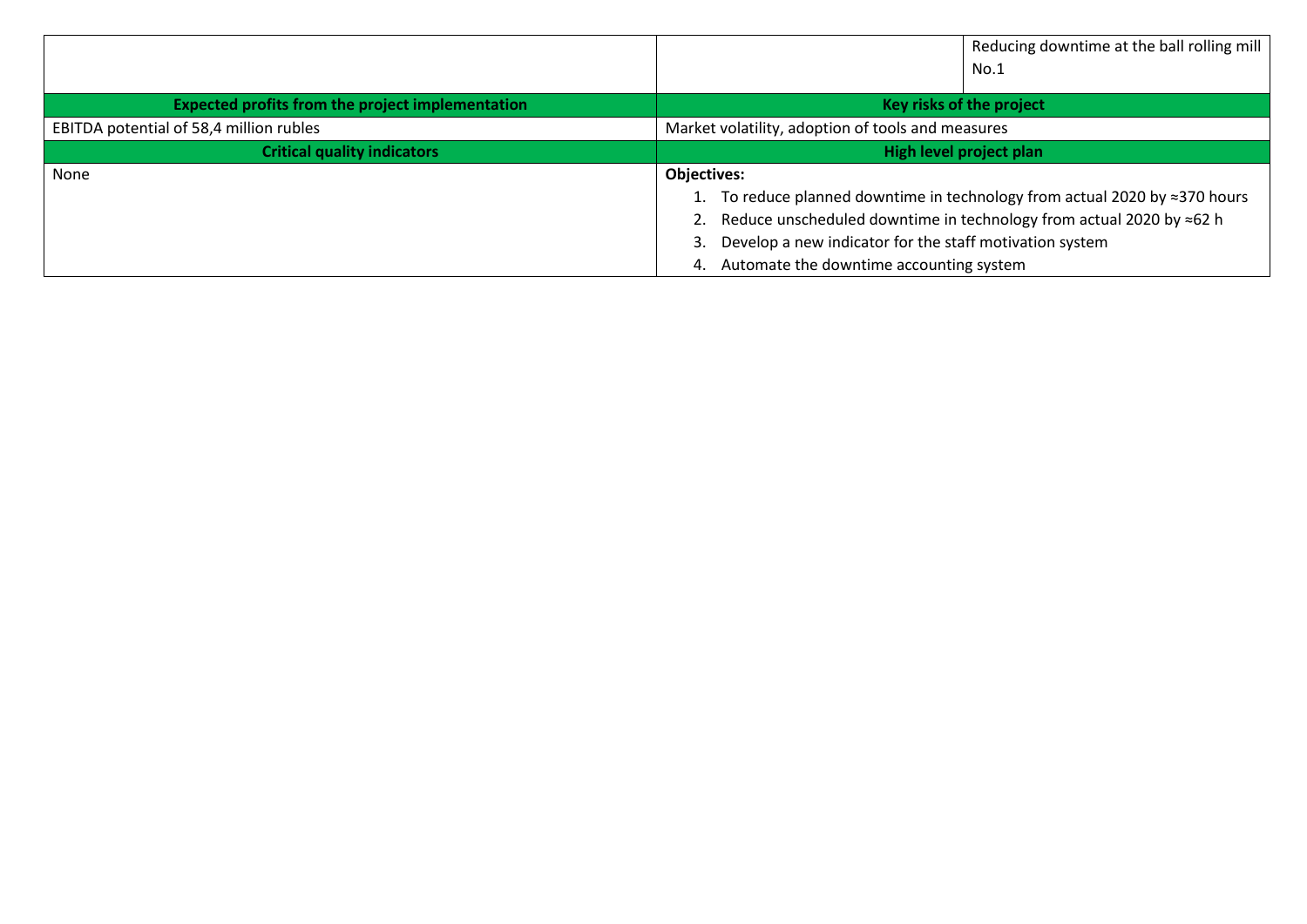# **International<br>Productivity<br>Week 2021**



| 11 JUN 6 JE 1<br>Название проекта (ТЕМА)                                                                                              | Снижение простоев на ШПС-2                                                   |                                                                                            |                               |  |  |  |  |  |  |  |
|---------------------------------------------------------------------------------------------------------------------------------------|------------------------------------------------------------------------------|--------------------------------------------------------------------------------------------|-------------------------------|--|--|--|--|--|--|--|
| Компания                                                                                                                              | ООО «ЕвразХолдинг»                                                           |                                                                                            |                               |  |  |  |  |  |  |  |
|                                                                                                                                       | Описание проблемы/возможности                                                | Управление проектом (имя, должность, подразделение)                                        |                               |  |  |  |  |  |  |  |
|                                                                                                                                       | 1. Невыполнение бюджетных показателей по простоям шаропрокатного             | Стейкхолдеры проекта:<br>Павел Александрович Синяев - директор сегмента «Рельсы»;          |                               |  |  |  |  |  |  |  |
| стана №2                                                                                                                              |                                                                              | Алексей Владимирович Алексеев - директор по развитию бизнес-системы<br>дивизиона «Сибирь»; |                               |  |  |  |  |  |  |  |
| В настоящее время на рынке металлопроката спрос на продукцию<br>шаропрокатных станов, значительно повысился относительно прошлых лет. |                                                                              | Артем Юрьевич Анохин - начальник шаропрокатного цеха;                                      |                               |  |  |  |  |  |  |  |
| Одним из сдерживающих факторов шаропрокатного цеха являются текущие                                                                   |                                                                              | Команда проекта:                                                                           |                               |  |  |  |  |  |  |  |
| простои (Бюджет 2020 - 18%, Факт 2020 - 19,53%), которые не позволяют                                                                 |                                                                              | Илья Силкин - менеджер службы развития Бизнес-системы ЕВРАЗа;                              |                               |  |  |  |  |  |  |  |
| производить дополнительные объемы продукции. Упущенная выгода за 2020<br>год составила более 18 млн рублей.                           |                                                                              | Марк Стяжкин - менеджер службы развития Бизнес-системы ЕВРАЗа;                             |                               |  |  |  |  |  |  |  |
|                                                                                                                                       |                                                                              | Михаил Леонов - менеджер службы развития Бизнес-системы ЕВРАЗа;                            |                               |  |  |  |  |  |  |  |
|                                                                                                                                       |                                                                              | Тарас Шевченко - менеджер службы развития Бизнес-системы ЕВРАЗа;                           |                               |  |  |  |  |  |  |  |
| 2. Ручной учет и фиксация простоев                                                                                                    |                                                                              | Павел Пуликов - менеджер службы развития Бизнес-системы ЕВРАЗа;                            |                               |  |  |  |  |  |  |  |
|                                                                                                                                       |                                                                              | Александр Миронов - менеджер службы развития Бизнес-системы ЕВРАЗа;                        |                               |  |  |  |  |  |  |  |
| Была проанализирована статистика за 2020-2021 гг. по всем видам простоям в                                                            |                                                                              | Евгений Тяглов - менеджер службы развития Бизнес-системы ЕВРАЗа;                           |                               |  |  |  |  |  |  |  |
| учета простоев (48 ч/мес. неучтенных простоев в среднем), по причине ручного                                                          | цехе, в результате выявлена проблема отсутствия прозрачности и объективности | Роман Комлев - менеджер службы развития Бизнес-системы ЕВРАЗа.                             |                               |  |  |  |  |  |  |  |
| ввода информации в систему.                                                                                                           |                                                                              | Соискатель (лицо представляющее проект перед жюри):                                        |                               |  |  |  |  |  |  |  |
|                                                                                                                                       |                                                                              | Илья Силкин - менеджер службы развития Бизнес-системы ЕВРАЗа                               |                               |  |  |  |  |  |  |  |
|                                                                                                                                       | Цели и задачи проекта                                                        | Границы проекта                                                                            |                               |  |  |  |  |  |  |  |
| Цель: высвобождение ФРВ ШПС-2 за счет реализации мероприятий,                                                                         |                                                                              | Что входит в проект                                                                        | Что не входит в проект        |  |  |  |  |  |  |  |
| направленных на снижение простоев                                                                                                     |                                                                              | Снижение простоев ШПС-2                                                                    | Увеличение производительности |  |  |  |  |  |  |  |
|                                                                                                                                       |                                                                              | Мотивация сотрудников                                                                      | станов                        |  |  |  |  |  |  |  |
|                                                                                                                                       |                                                                              | Шаропрокатного цеха                                                                        | Снижение простоев ШПС-1       |  |  |  |  |  |  |  |
|                                                                                                                                       | Ожидаемые выгоды от реализации проекта                                       |                                                                                            | Основные риски проекта        |  |  |  |  |  |  |  |
| Потенциал по ЕВІТDА составляет 58,4 млн руб.                                                                                          |                                                                              | Волатильность рынка, приживаемость инструментов и мероприятий                              |                               |  |  |  |  |  |  |  |
|                                                                                                                                       | Показатели, критичные для качества                                           | Высокоуровневый план проекта                                                               |                               |  |  |  |  |  |  |  |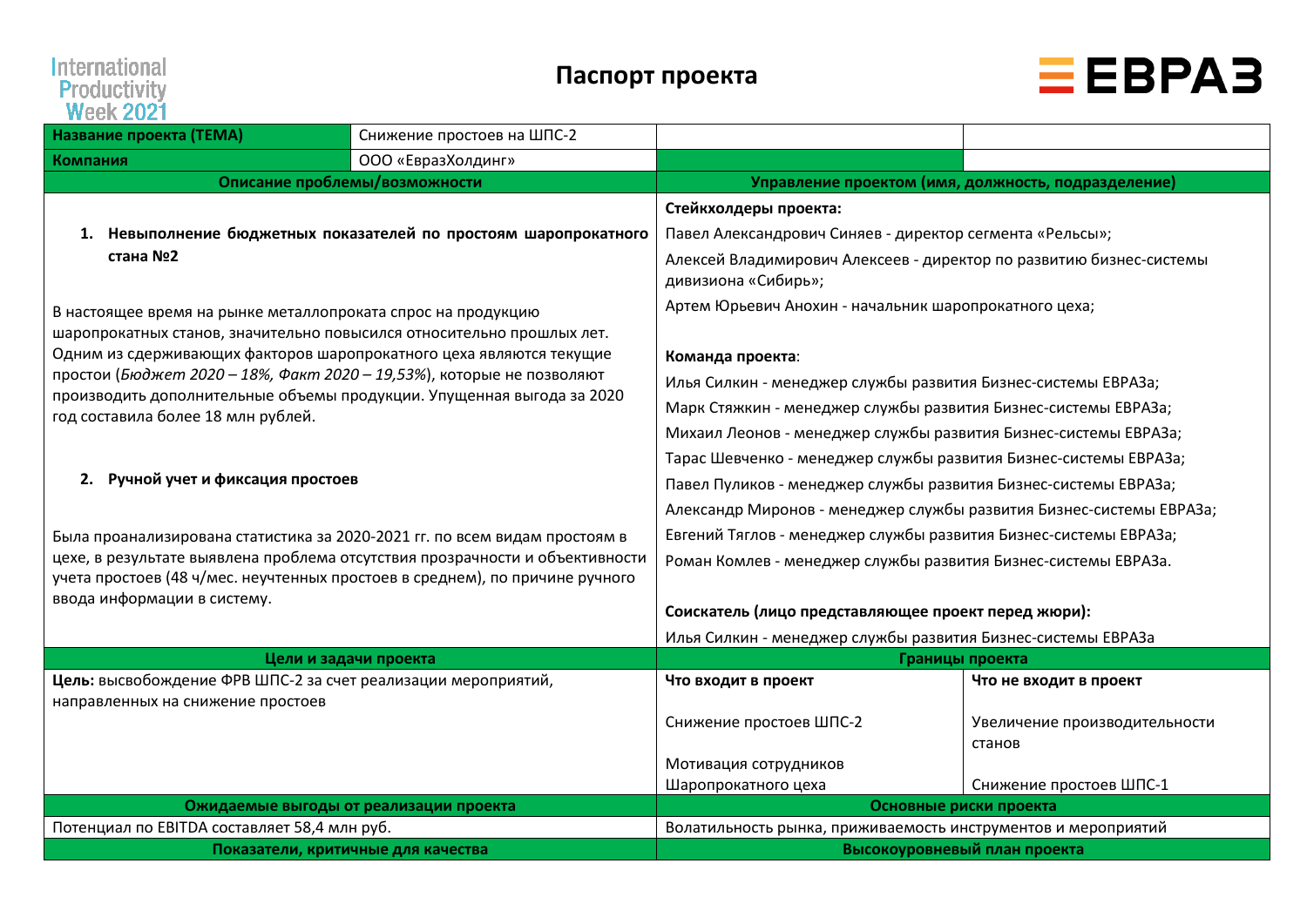| Отсутствуют | Задачи: |                                                                              |
|-------------|---------|------------------------------------------------------------------------------|
|             |         | 1. Снизить плановые простои по технологии от факта 2020 на $\approx$ 370 ч   |
|             |         | 2. Снизить внеплановые простои по технологии от факта 2020 на $\approx$ 62 ч |
|             |         | 3. Разработать новый показатель для системы материальной мотивации           |
|             |         | персонала                                                                    |
|             |         | 4. Автоматизировать систему учета простоев                                   |
|             |         |                                                                              |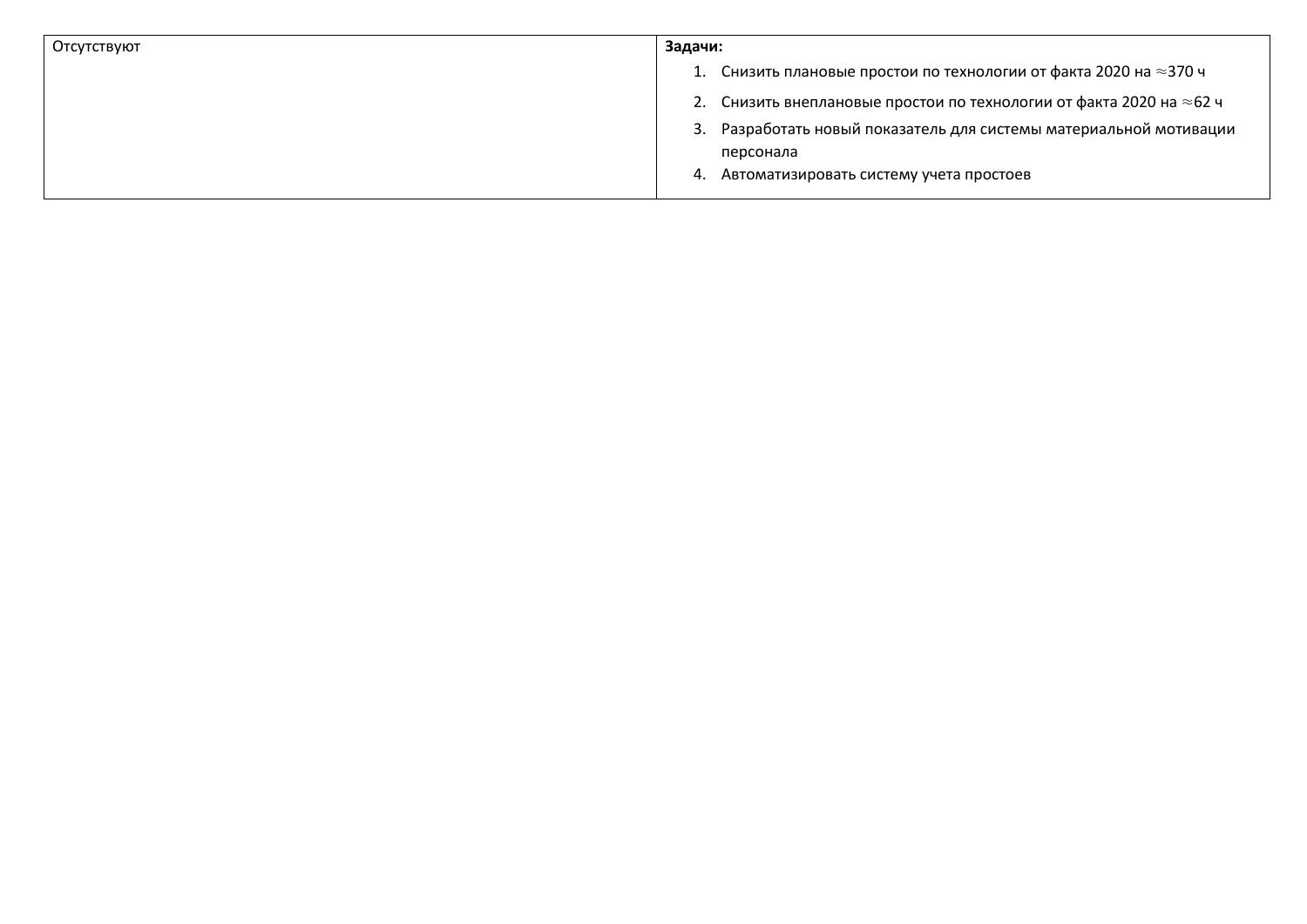

## **Reduced downtimes at the Ball Rolling Mill-2 (BRM-2)**



Russian steel ball market demand increased by 7% compared to 2020

**Nomination**  Kaizen project

**Authors**



Mark Styazhkin



Ilya Silkin



Mikhail Leonov



Alexander Mironov



Roman Komlev



Taras Shevchenko



Evgeny Tyaglov



Pavel Pulikov





Background **Profession Indian Problem statement** (CI) Project aim





Lost profit for 2020 amounted to 18 million RUB due to failure to meet the budgeted downtime target at the BRM-2

Achievement of the budget targets, through the implementation of activities aimed at reducing downtimes. The EBITDA potential from hypotheticals is RUB 58.4 million (reduction of 5.11 % or 432 h of 2020 nominal time)

• Automatization of the stand's main drive for load shedding Elimination of stud shearing (reduction by 55 hr/year) **1** • Automation of workpiece feeding into the stand • Plasma cladding of the wiring harnesses performed Increase the durability of the wiring to avoid the 2 Replacing/melting the wires • Welding wires with OZN-6 electrodes replacement or melting of the wires during the shift • Chambers installed to improve process discipline Decrease in shift pick-up time by 10 min **3** Taking over a shift • Standard shift acceptance protocol formed ------------------------• Indicators for staff motivation system were developed 4 Transshipment to a new profile • Standard work protocol on transshipments was developed Reduced turnaround time from 300 min to 210 min • Throttle valve revision in hydraulic system was carried out Adjusting the stand **5** • Grouting paste for f40, 50, 60 is used



**The main focus in developing activities Top developed activities Expected effect of activities**

Increase in bonus by meeting the new bonus system indicator – reduced times for turnaround and

to close the potential increase in market demand based on the trend of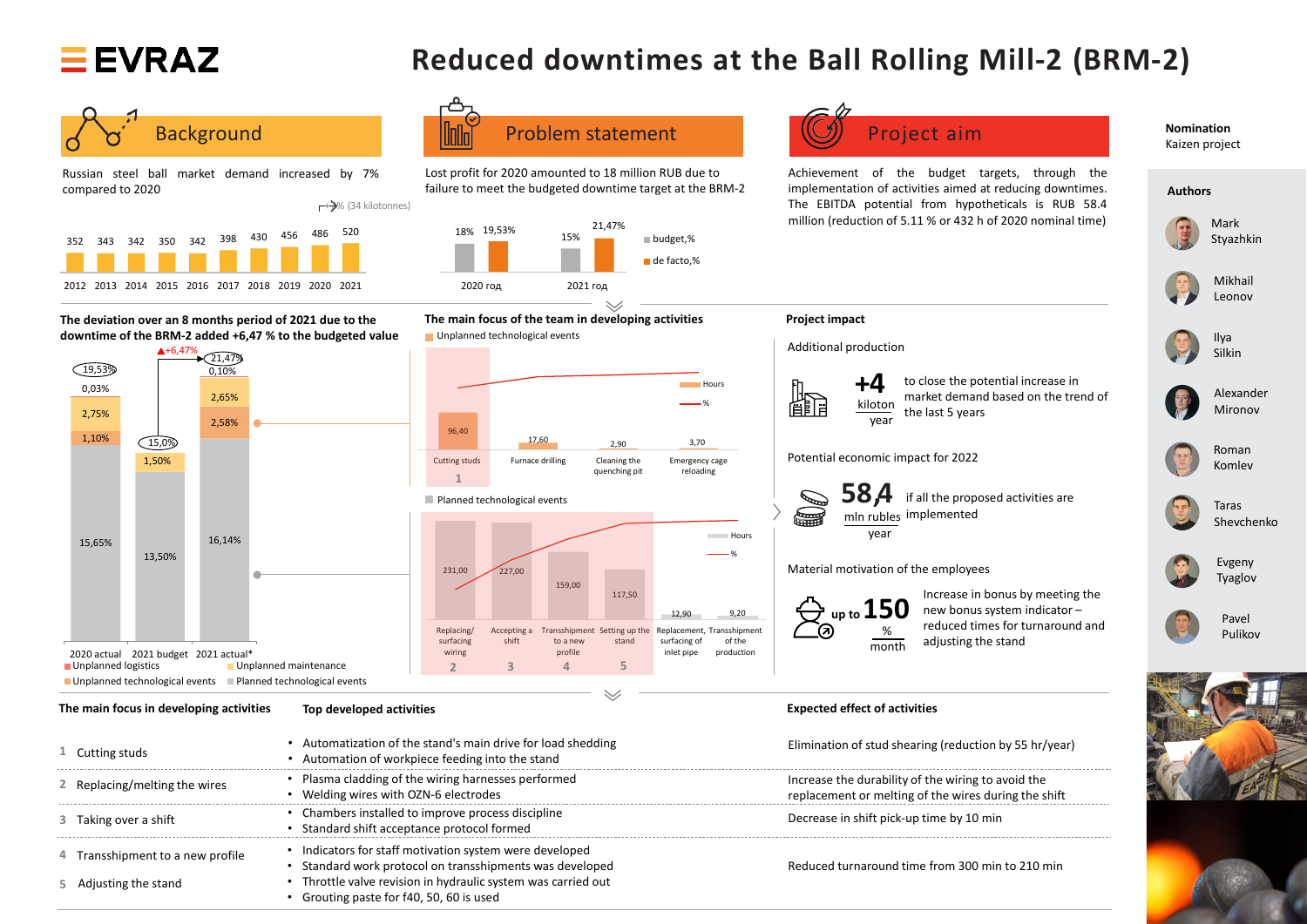



# **Снижение простоев Шаропрокатного стана - 2**

«Акселератор IP-Week»





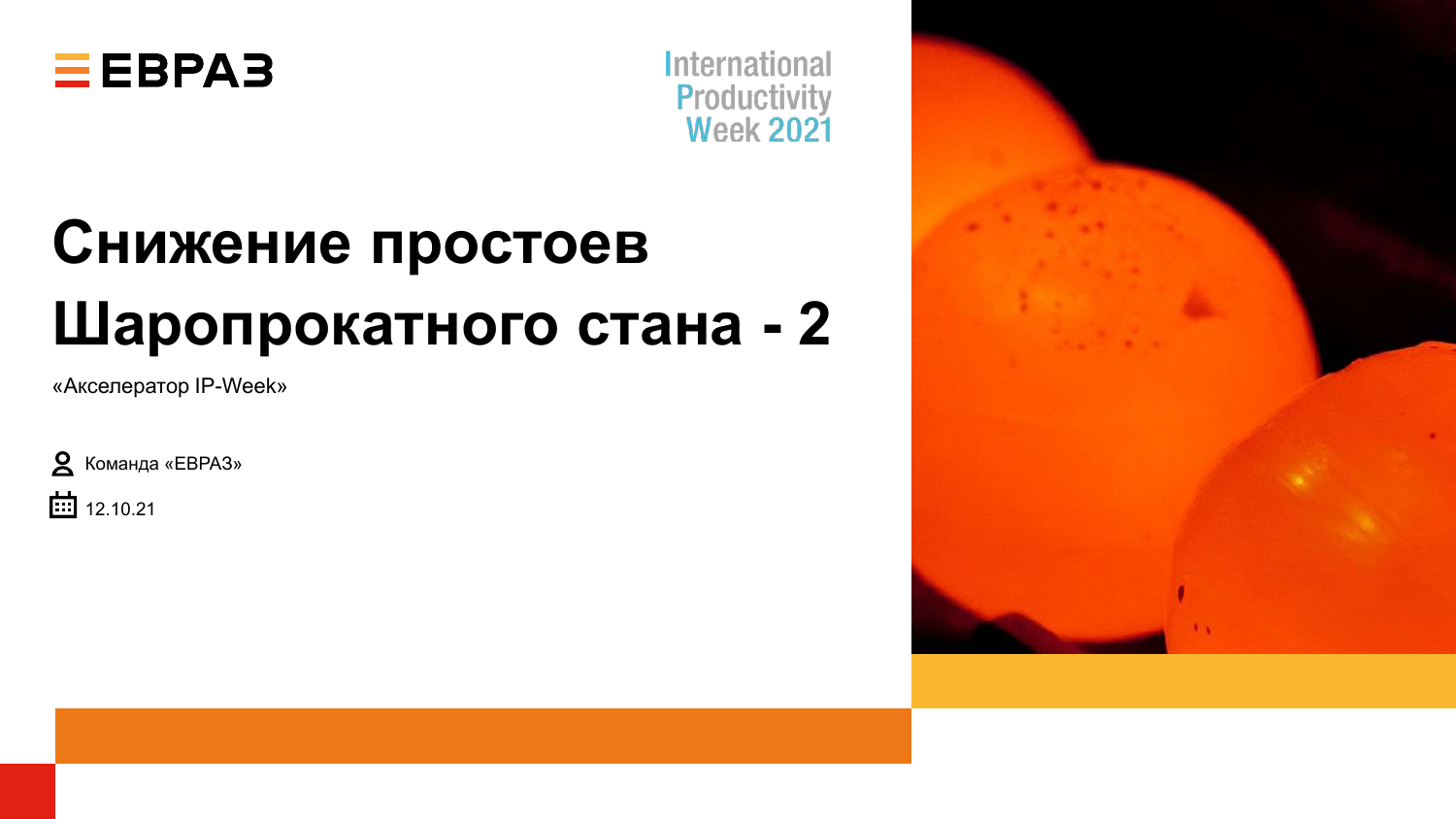## **«Снижение простоев Шаропрокатного стана - 2»**





**Предпосылки**

• Увеличение спроса российского рынка стальных шаров на 7% относительно 2020 г.





- Невыполнение бюджетного показателя по простоям на ШПС-2
- Упущенная выгода за 2020 год ≈18 млн руб.

**Текущие простои ШПС-2, %**



• Высвобождение ФРВ ШПС-2 за счет реализации мероприятий, направленных на снижение простоев. *Потенциал по EBITDA от гипотез составляет 58,4 млн руб. (5,11% или 432ч)*

**Что означает успешная реализация проекта?**

 $\searrow$ 

- Сформирован перечень мероприятий, направленных на снижение простоев на  $IIIIC-2.$
- Подтвержден экономический эффект.
- Сформирован план реализации по среднесрочным и долгосрочным мероприятиям



**2** Настроена автоматическая передача<br>простоев в систему АС «Простои» без<br>влияния человеческого фактора простоев в систему АС «Простои» без влияния человеческого фактора **3** Участниками команды получены новые



знания и компетенции, необходимые для формирования кадрового резерва ДР БСЕ

**1**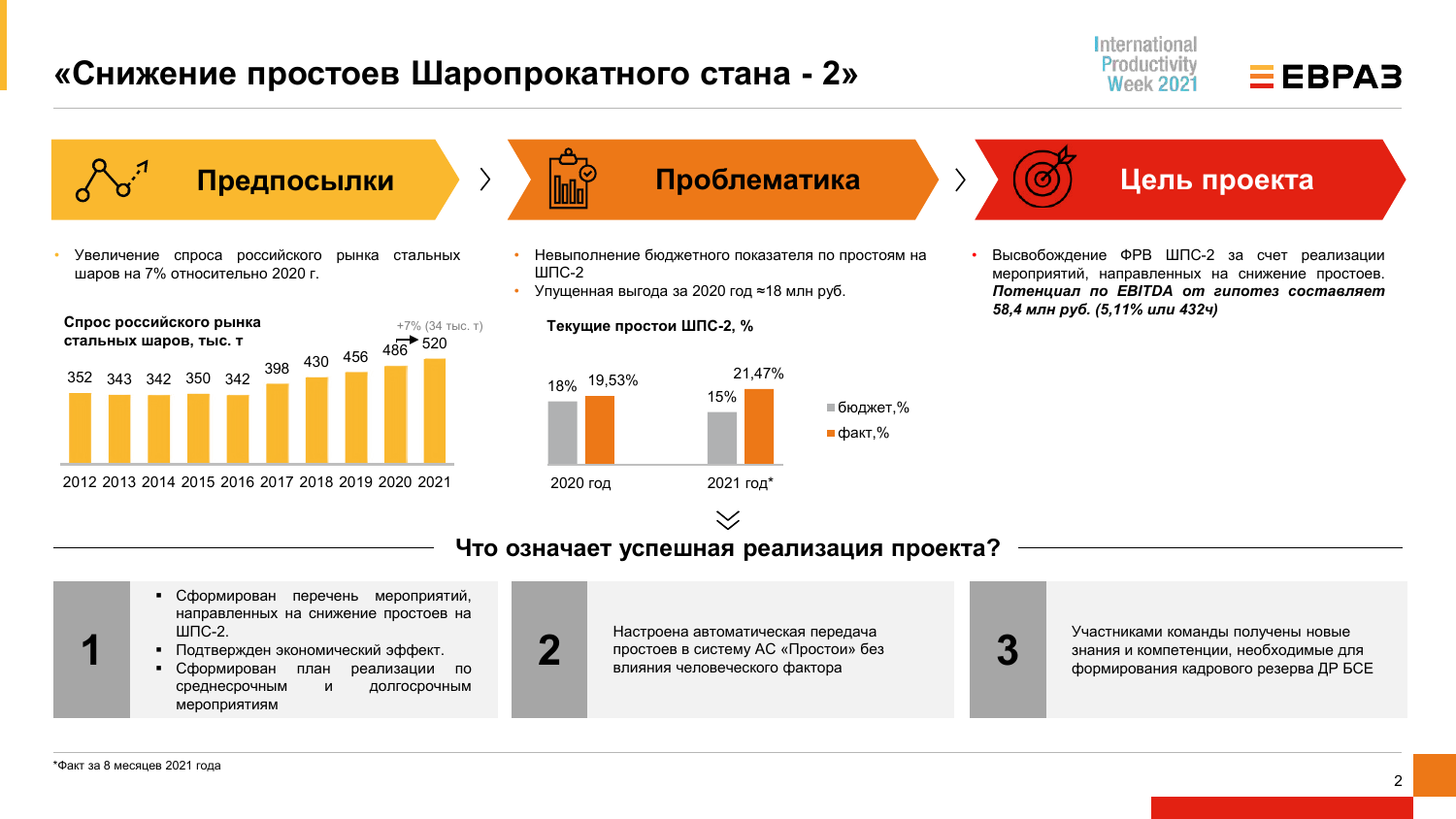## **Участники проекта и основные направления работ**

International Productivity **Week 2021** 

## $EEBPAB$

**Илья Силкин** менеджер службы развития Бизнессистемы ЕВРАЗа в сегменте «Рельсы»

Построение дерева проблем, разработка нового показателя для системы материальной мотивации



**Александр Миронов**  менеджер службы развития Бизнессистемы ЕВРАЗа в сегменте «Ремонты»

Бенчмаркинг с НТМК по вопросам изготовления валков, поиск альтернативных режимов закалки



**Роман Комлев** менеджер службы развития Бизнессистемы ЕВРАЗа в сегменте «Прокат»

Применение SMED, разработка технических мероприятий по ускорению процесса перевалки клети



**Марк Стяжкин** менеджер службы развития Бизнес-системы ЕВРАЗа организационной эффективности

Взаимодействие с организаторами проекта по общим вопросам, взаимодействие с поставщиками по вопросу увеличения стойкости проводок



**Михаил Леонов** менеджер центра развития Бизнессистемы ЕВРАЗа

Разработка плана внедрения по установке тиристорного преобразователя на электродвигатель.



**Тарас Шевченко** менеджер службы развития Бизнессистемы ЕВРАЗа в технической дирекции

Разработка стандартной работы по приемке смены и перевалке клети



**Евгений Тяглов** менеджер службы развития Бизнессистемы ЕВРАЗа в сегменте «Сталь»

Поиск альтернативных вариантов электродов для наплавки проводок, проведение хронометражных замеров



**Павел Пуликов** менеджер службы развития Бизнессистемы ЕВРАЗа организационной эффективности

Разработка нового показателя для системы материальной мотивации, анализ сборки валков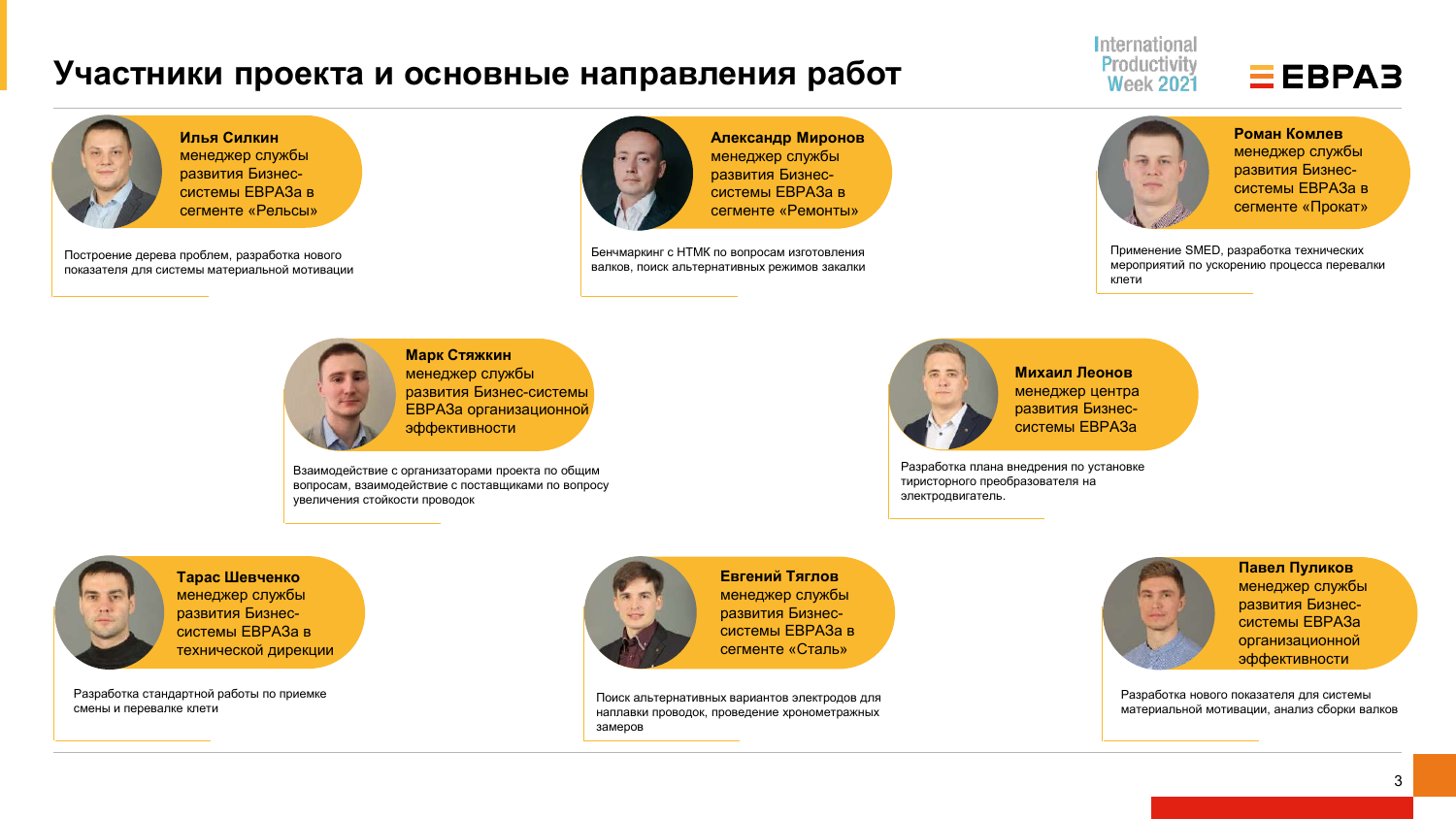## **План коммуникаций в проекте и работа со стейкхолдерами**

International Productivity **Week 2021** 



#### **Стейкхолдеры проекта: Команда проекта:**

17:00



**Павел Александрович Синяев** директор сегмента «Рельсы»



**Алексей Владимирович Алексеев** директор по развитию Бизнес-системы дивизиона «Сибирь»



**Артем Юрьевич Анохин** начальник шаропрокатного цеха

|                | Выстраивание<br>стандартные встречи в Zoom; планирование в Trello)                                                                 | командной работы<br>(очные                                                | встречи<br>B<br>цехе:                                         | To IT Week - Accompany Streams: K +<br><b>П</b> © Ш Доски Переднак.                                       | # tratio.com/b/gRessCs/p-week-anconopatop-strutaids-dp-fin<br>$\alpha$                                          | <b>Il Trello</b>                                                                                                                         |                                                                                                                                                | $\Box$<br>$+$ 0 $\Delta$ $\bullet$                                                                                                   |
|----------------|------------------------------------------------------------------------------------------------------------------------------------|---------------------------------------------------------------------------|---------------------------------------------------------------|-----------------------------------------------------------------------------------------------------------|-----------------------------------------------------------------------------------------------------------------|------------------------------------------------------------------------------------------------------------------------------------------|------------------------------------------------------------------------------------------------------------------------------------------------|--------------------------------------------------------------------------------------------------------------------------------------|
|                | Взаимодействие со стейкхолдерами (еженедельные стандартные<br>встречи в АЯ цеха; рабочие встречи очно/zoom с директором ДР<br>ECE) |                                                                           | салонку.                                                      | Спринт 7 (21.05.25.06)<br>ронометрож приемии смень<br>E NA<br>lassasiers acrosure ABA na 5 more<br>0.32mm | Creater 6 107.06 - 11.06)<br>Сформировать дерево причини п ./<br>5-3ПШ местору мысчения<br><b>A</b> O Oliman Os | Copster 5 (31.05 - 04.00)<br>vance «It actpe»<br>Подготовка матер<br>с Синавения П.А.<br>0: 1<br>Назначить карсад очных встреч           | Amountesces (20 Tim)<br>Creamin & (24.05, 28.05)<br>bcowencean, roadwe no now<br>S-DIDE a www.<br>$\circ$ =<br><b>DRESS CUNTING FOL INCHIN</b> |                                                                                                                                      |
| 3              | Коммуникации в проекте (статус по проделанной работе раз в<br>месяц; Town Hall, координация СМПР)                                  |                                                                           |                                                               | (втериалы по статусу по проекта<br>ucanopatoe<br>B @ 28 mm<br>- Добавть еще одну картингу - 6             | 41000<br>Провести крономитеалия по-<br><b>HELD SSMGRIDT</b><br>3 11 novembar 23<br><b>ROOC</b>                  | <b>UTIC-2 AN KOMPANY</b><br>Сформировать заявку на участии<br>международной недели<br>rpovosogurtenje octu IP Week (11-1)<br>amiños 2021 | еревалкам Стисать текущее<br>оп вонахопрадя и вникото                                                                                          |                                                                                                                                      |
|                | Индивидуальная работа участников команды                                                                                           |                                                                           | <b><i>ETrello</i></b><br>ئا<br><b>NhatsApp</b><br><b>ZOON</b> | P                                                                                                         | ◎ ⑨ ◎ ◎                                                                                                         | Arreamissioners, roadete regionato<br>HB UHDHE<br><b>Children</b><br>Провести встречу с тальклогами<br><b>NEW ARRIVE BRANCH</b><br>$-1$  | $01 -$<br>ровидны встреча с Симявани<br>ோ-<br>4. Добавить еще вань кортомал                                                                    | иенкам смеч в ШПС-2 для<br>CONTRACTORSOCIES INTERNATION<br>намира в бодност<br><b>PT</b> Riss<br>$\bullet 2000$<br>A A do PAC annual |
| 08:00          | $\Pi$ H                                                                                                                            | <b>BT</b>                                                                 | cp                                                            |                                                                                                           | ЧT                                                                                                              |                                                                                                                                          |                                                                                                                                                | $\Pi$                                                                                                                                |
| 09:00<br>10:00 | $\blacksquare$ Trello                                                                                                              | Доклад директору<br>Рабочая встреча<br>команды по<br>Акселератору в ШПС-2 | Рабочая встреча команды<br>по Акселератору в ШПС-2            | 風                                                                                                         | Доклад о статусе на<br>координации СМП<br>(кратко: 1 раз в 2 недели)                                            |                                                                                                                                          | <b><i>ETrello</i></b>                                                                                                                          | Индивидуальное выполнение                                                                                                            |
| 11:00          | Индивидуальное                                                                                                                     |                                                                           |                                                               |                                                                                                           |                                                                                                                 |                                                                                                                                          | поставленных задач                                                                                                                             |                                                                                                                                      |
| 12:00<br>13:00 | выполнение поставленных<br>задач                                                                                                   | Индивидуальное<br>выполнение                                              | Индивидуальное<br>выполнение поставленных<br>задач            |                                                                                                           | Индивидуальное выполнение<br>поставленных задач                                                                 |                                                                                                                                          |                                                                                                                                                | Доклад о статусе на Town Hall                                                                                                        |
| 14:00          |                                                                                                                                    | поставленных задач                                                        |                                                               |                                                                                                           |                                                                                                                 |                                                                                                                                          |                                                                                                                                                | zoorr                                                                                                                                |
| 15:00          | Стандартная встреча<br>команды ЕВРАЗ                                                                                               |                                                                           | Стандартная встреча<br>команды ЕВРАЗ                          | $\bigcirc$                                                                                                |                                                                                                                 |                                                                                                                                          | Стандартная встреча<br>команды ЕВРАЗ                                                                                                           |                                                                                                                                      |
| 16:00          | $\odot$                                                                                                                            | $\circledcirc$                                                            | $\circledcirc$                                                |                                                                                                           | $\circledcirc$                                                                                                  |                                                                                                                                          | $\Omega$                                                                                                                                       |                                                                                                                                      |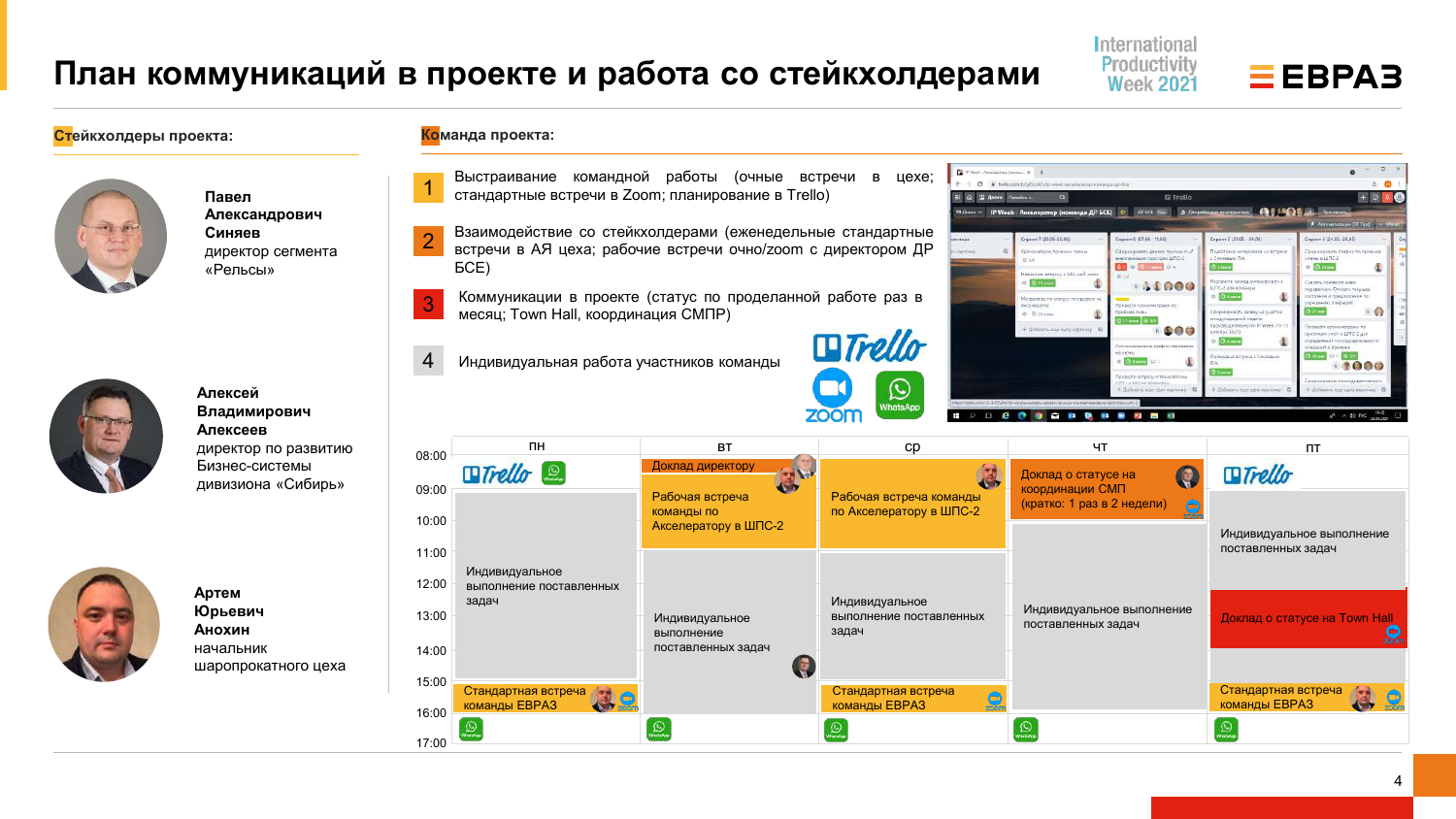## **AS IS: Отклонение от бюджетных показателей «Текущие простои» за 8 месяцев 2021 г. составляет +6,47% (353ч.)**

International Productivity  $EEBPAB$ **Week 2021** 



- Фокус команды при разработке мероприятий.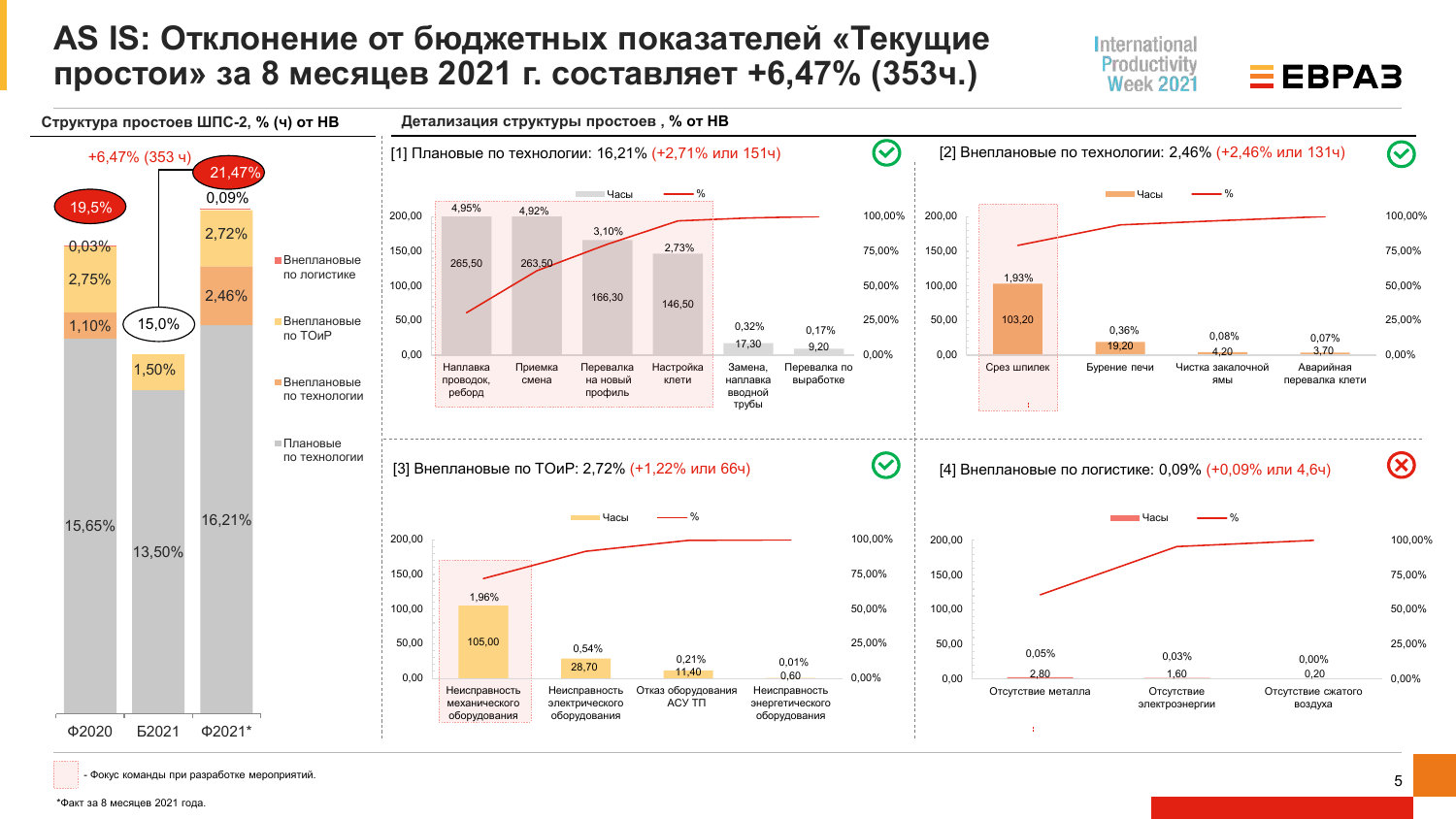## **Потенциальный эффект от снижения плановых простоев по технологии составляет 50 млн руб./год**





### **Плановые простои по технологии: 16,21% (+2,71% или 151ч)**

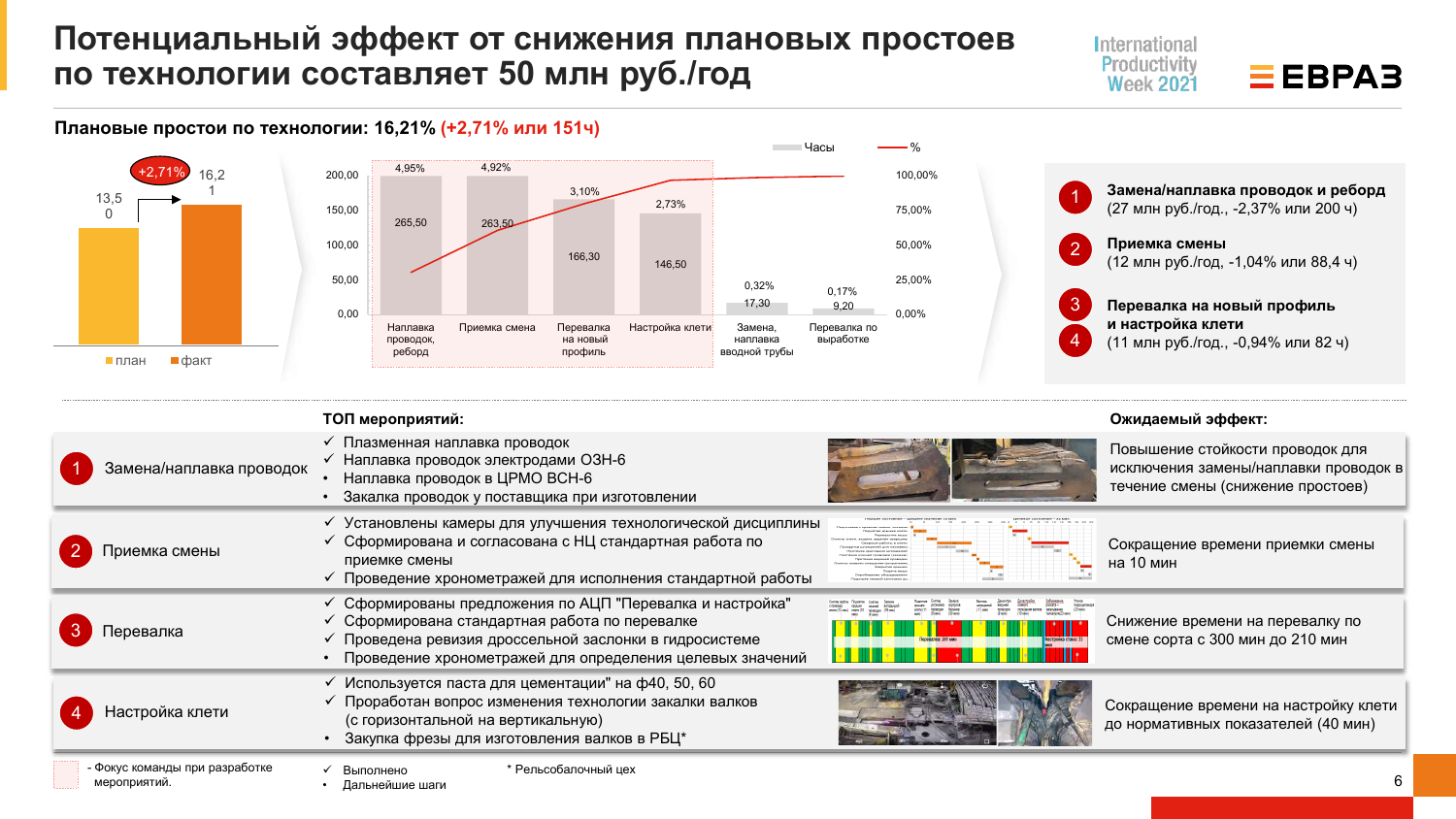### **Текущая динамика простоев и прогноз**



### **Выводы:**

1) Повышение уровня простоев в июнь-июле 2021 обусловлено изменением производственной программы, частыми перевалками и фиксация «скрытых» простоев;

2) Стандартизация операций и краткосрочные мероприятия позволили снизить простои за август 2021 на 2,12% относительно июля 2021;

3) Для достижения поставленных целей к декабрю 2022 необходима разработка дорожной карты реализации средне и долгосрочных мероприятий и передача в СТТР\*

- Работа в рамках проекта Акселератор

International Productivity

**Week 2021** 

 $EEBPAB$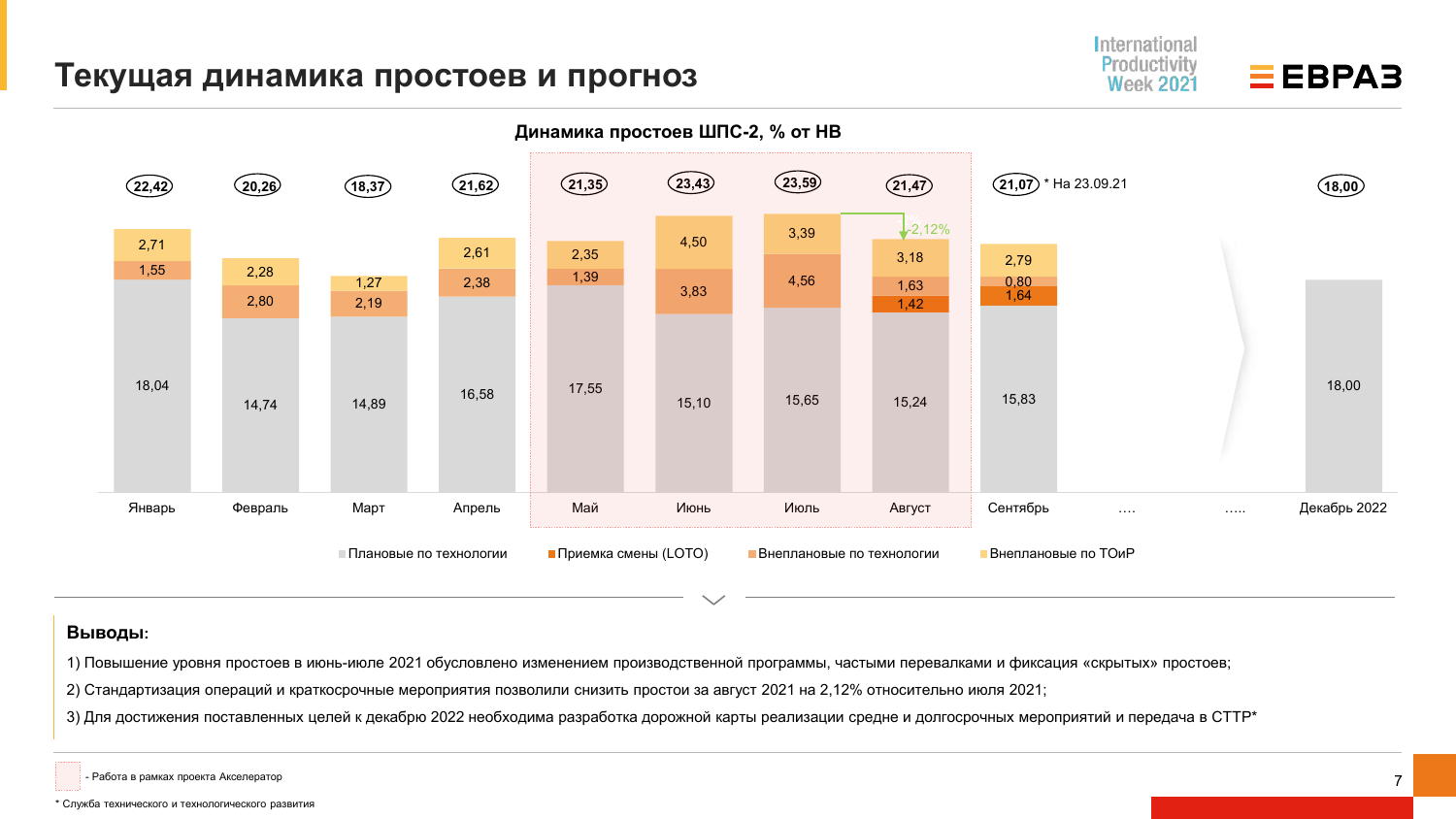## **Дорожная карта реализации мероприятий**

| Мероприятие                                                                                   | Сентябрь       |              |               |   |     | Октябрь        |          |            | Ноябрь |                       | Декабрь |    |    | Январь   |  |    | Февраль |    |                                                                                       | Март  |    | <b>Отв.</b>       | Срок         | Статус         |
|-----------------------------------------------------------------------------------------------|----------------|--------------|---------------|---|-----|----------------|----------|------------|--------|-----------------------|---------|----|----|----------|--|----|---------|----|---------------------------------------------------------------------------------------|-------|----|-------------------|--------------|----------------|
|                                                                                               | $\overline{2}$ | $\mathbf{3}$ | 4             | 5 | - 6 | $\overline{7}$ | 8        | 9 10 11 12 |        | 13                    | 14 15   | 16 | 17 | 18 19 20 |  | 21 | 22 23   | 24 | 25                                                                                    | 26 27 | 28 |                   |              |                |
| Составлен перечень критичных ТМЦ по сборке<br>валков, необходимых для изготовления в ЦЛАМ     |                |              |               |   |     |                |          |            |        |                       |         |    |    |          |  |    |         |    |                                                                                       |       |    | Агиенко           | 14.09.2021   |                |
| ● Проведена сборка валков после получения ТМЦ.<br>Оценен эффект от снижения времени настройки |                |              |               |   |     |                |          |            |        |                       |         |    |    |          |  |    |         |    |                                                                                       |       |    | Быков             | 01.10.2021   |                |
| Выдан заказ на изготовление многосекционного<br>U<br>вкладыша желоба                          |                |              |               |   |     |                |          |            |        |                       |         |    |    |          |  |    |         |    |                                                                                       |       |    | Быков             | 01.10.2021   | Ő              |
| Проведено обучение на рабочем месте<br>сл.рем. по квалификации гидравликов                    |                |              |               |   |     |                |          |            |        |                       |         |    |    |          |  |    |         |    |                                                                                       |       |    | Стеблюк           | 01.10.2021   |                |
| Получены и установлены насосы в<br>О гидросистему ШПС-2 от Пневмакса                          |                |              |               |   |     |                |          |            |        |                       |         |    |    |          |  |    |         |    |                                                                                       |       |    | Стеблюк           | 01.10.2021   |                |
| Выдана заявка на закуп резервного<br>гидрораспределителя в 1 кв. 2022 г.                      |                |              |               |   |     |                |          |            |        |                       |         |    |    |          |  |    |         |    |                                                                                       |       |    | Стеблюк           | 01.10.2021   | Ő              |
| 3 Запущен ПИ по установке тиристорного<br>преобразователя                                     |                |              |               |   |     |                |          |            |        |                       |         |    |    |          |  |    |         |    |                                                                                       |       |    | Гришин            | 01.10.2021   |                |
| Внесены изменения в структуру учета<br>простоев ШПЦ в АС «Учет простоев"                      |                |              |               |   |     |                |          |            |        |                       |         |    |    |          |  |    |         |    |                                                                                       |       |    | Стеблюк           | 15.10.2021   |                |
| <b>10</b> Заключен договор на поставку паковок<br>валков в НТМК. Отправлены партии валков     |                |              |               |   |     |                |          |            |        |                       |         |    |    |          |  |    |         |    |                                                                                       |       |    | Быков/<br>Агиенко | 15.10.2021   | $\mathbf O$    |
| $\Phi$ Установлены проводки наплавленные<br>электродами ВСН-6. Оценен эффект                  |                |              |               |   |     |                |          |            |        |                       |         |    |    |          |  |    |         |    |                                                                                       |       |    | Агиенко/<br>Быков | 01.11.2021   | $\circ$        |
| <b>2</b> Установлены проводки с пов. прочностью<br>изготовленные Паритетом. Оценен эффект     |                |              |               |   |     |                |          |            |        |                       |         |    |    |          |  |    |         |    |                                                                                       |       |    | Агиенко/<br>Быков | 01.11.2021   | $\mathbf C$    |
| Выполнение стандартной работы по приемке<br>®<br>смены и перевалке клети. Оценка эффекта      |                |              |               |   |     |                |          |            |        |                       |         |    |    |          |  |    |         |    |                                                                                       |       |    | Анохин            | c 15.10.2021 | $\mathbf{O}$   |
| ❹ <sup>Введен</sup> новый показатель в систему АЦП<br>шПЦ                                     |                |              |               |   |     |                |          |            |        |                       |         |    |    |          |  |    |         |    |                                                                                       |       |    | Анохин            | c 2022       | $\mathbf O$    |
| В Закуплен резервный гидрораспределитель                                                      |                |              |               |   |     |                |          |            |        |                       |         |    |    |          |  |    |         |    |                                                                                       |       |    | Стеблюк           | 1 кв. 2022   | $\overline{O}$ |
|                                                                                               |                |              | Где находимся |   |     |                | В работе |            |        | Дальнейшая проработка |         |    |    |          |  |    |         |    | $\blacktriangledown$ Выполнено $\blacktriangledown$ В работе $\bigcirc$ Не приступали |       |    |                   |              |                |